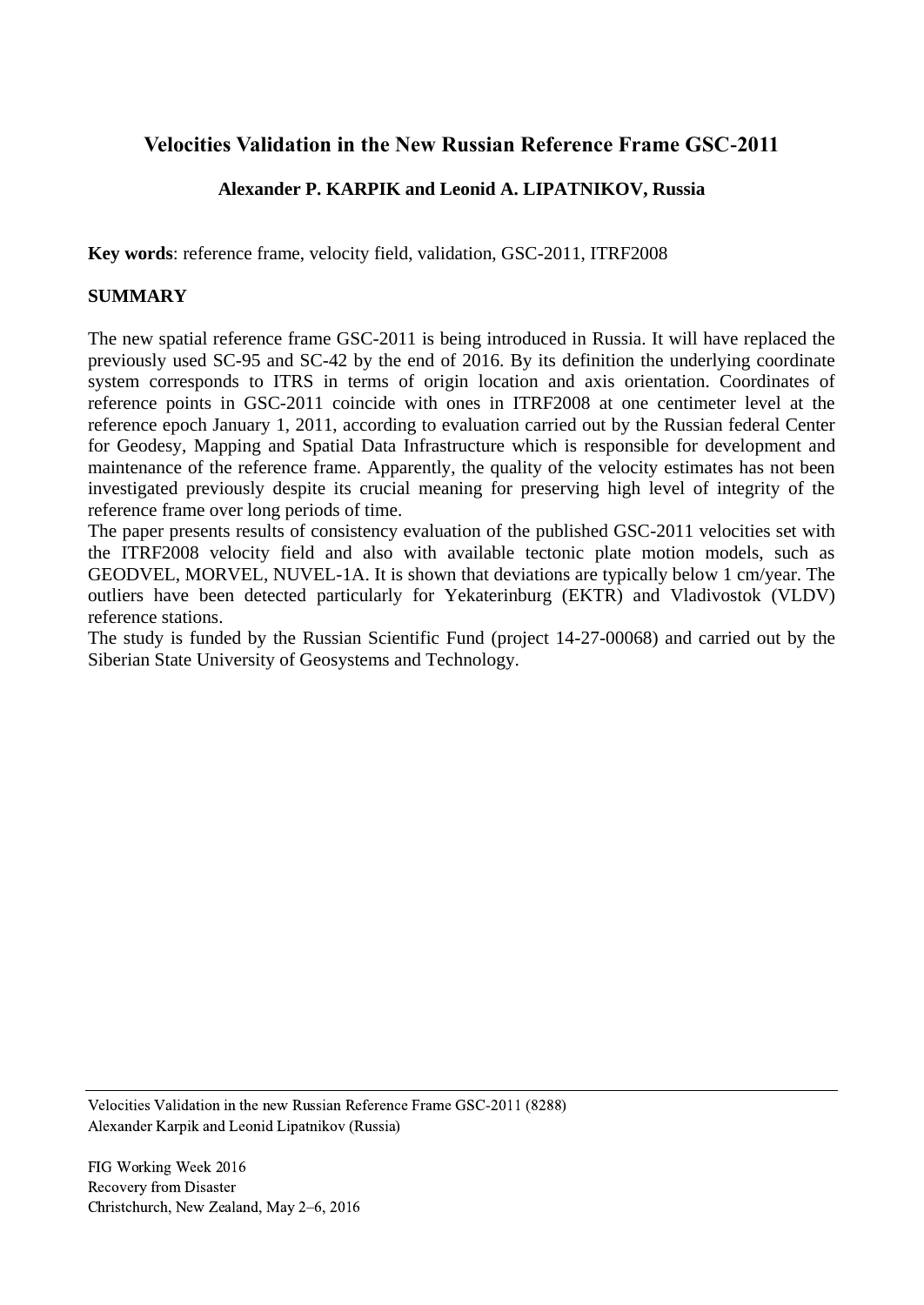# **Velocities Validation in the New Russian Reference Frame GSC-2011**

## **Alexander P. KARPIK and Leonid A. LIPATNIKOV, Russia**

#### **1. INTRODUCTION**

The new reference frame GSC-2011 has been officially introduced in the Russian Federation for geodesy and mapping. It will have replaced previous national reference frames by 2017. By its definition the underlying coordinate system corresponds to ITRS in terms of origin location and axis orientation. Coordinates of reference points in GSC-2011 coincide with ones in ITRF2008 at one centimeter level at the reference epoch January 1, 2011, according to evaluation carried out by the Russian federal Center for Geodesy, Mapping and Spatial Data Infrastructure which is responsible for development and maintenance of the reference frame.

The GSC-2011 is physically represented by the Russian State Geodetic Reference Network (SGN), which comprises more than 288 000 passive reference points. Only the top level of the SGN (FAGS) comprises 46 continuously operating reference stations (CORS) [1]. 33 of them are intended to be open for the users.

Currently the complete GSC-2011 dataset is being prepared for publishing. Only coordinates and velocities for 9 FAGS stations are available [2]. None of those stations either belong to the IGS tracking network or included into ITRF cataloque. Observation data from these stations have not been provided yet for the professional community. Therefore independent investigation of accuracy of the coordinates is impossible. The aim of the present study is to assess consistency of the preliminary published velocity set, shown in Table 1.

| $N_2$          | Location           | <b>FAGS</b><br>station ID | Velocity components in<br>$XYZ$ , mm/y |         |         | Velocity components in<br>NEU,<br>mm/y |         |         |
|----------------|--------------------|---------------------------|----------------------------------------|---------|---------|----------------------------------------|---------|---------|
|                |                    |                           | $V_X$                                  | $V_Y$   | $V_{Z}$ | $\rm V_{E}$                            | $V_{N}$ | $V_U$   |
|                | Astrakhan          | AST <sub>2</sub>          | $-21.8$                                | 13.7    | 7.4     | 25.4                                   | 8.3     | 2.3     |
| 2              | Vladivostok        | <b>VLDV</b>               | $-74.3$                                | $-21.8$ | $-21.0$ | 69.7                                   | $-38.4$ | 10.3    |
| 3              | Yekaterinburg      | <b>EKTR</b>               | $-22.5$                                | $-10.6$ | $-33.7$ | 14.4                                   | $-1.6$  | $-39.3$ |
| $\overline{4}$ | <b>Moscow</b>      | CNG1                      | $-25.1$                                | 8.9     | $-0.8$  | 22.3                                   | 11.5    | $-8.8$  |
| 5              | <b>Novosibirsk</b> | NSK1                      | $-28.2$                                | 4.8     | 2.4     | 28.6                                   | 0.3     | 2.7     |
| 6              | Noyabrsk           | <b>NOYA</b>               | $-26.0$                                | 4.7     | 0.9     | 26.3                                   | 2.2     | $-0.1$  |
|                | Rostov-on-Don      | <b>RSTZ</b>               | $-21.4$                                | 12.2    | 6.5     | 23.1                                   | 10.8    | $-1.2$  |
| 8              | Samara             | <b>SAMR</b>               | $-25.2$                                | 9.2     | 1.8     | 25.3                                   | 8.3     | $-4.0$  |
| 9              | Chita              | CHI <sub>2</sub>          | $-37.3$                                | $-2.2$  | $-5.2$  | 35.1                                   | $-13.3$ | 3.8     |

**Table 1.** Investigated GSC-2011 velocity set

Velocities Validation in the new Russian Reference Frame GSC-2011 (8288) Alexander Karpik and Leonid Lipatnikov (Russia)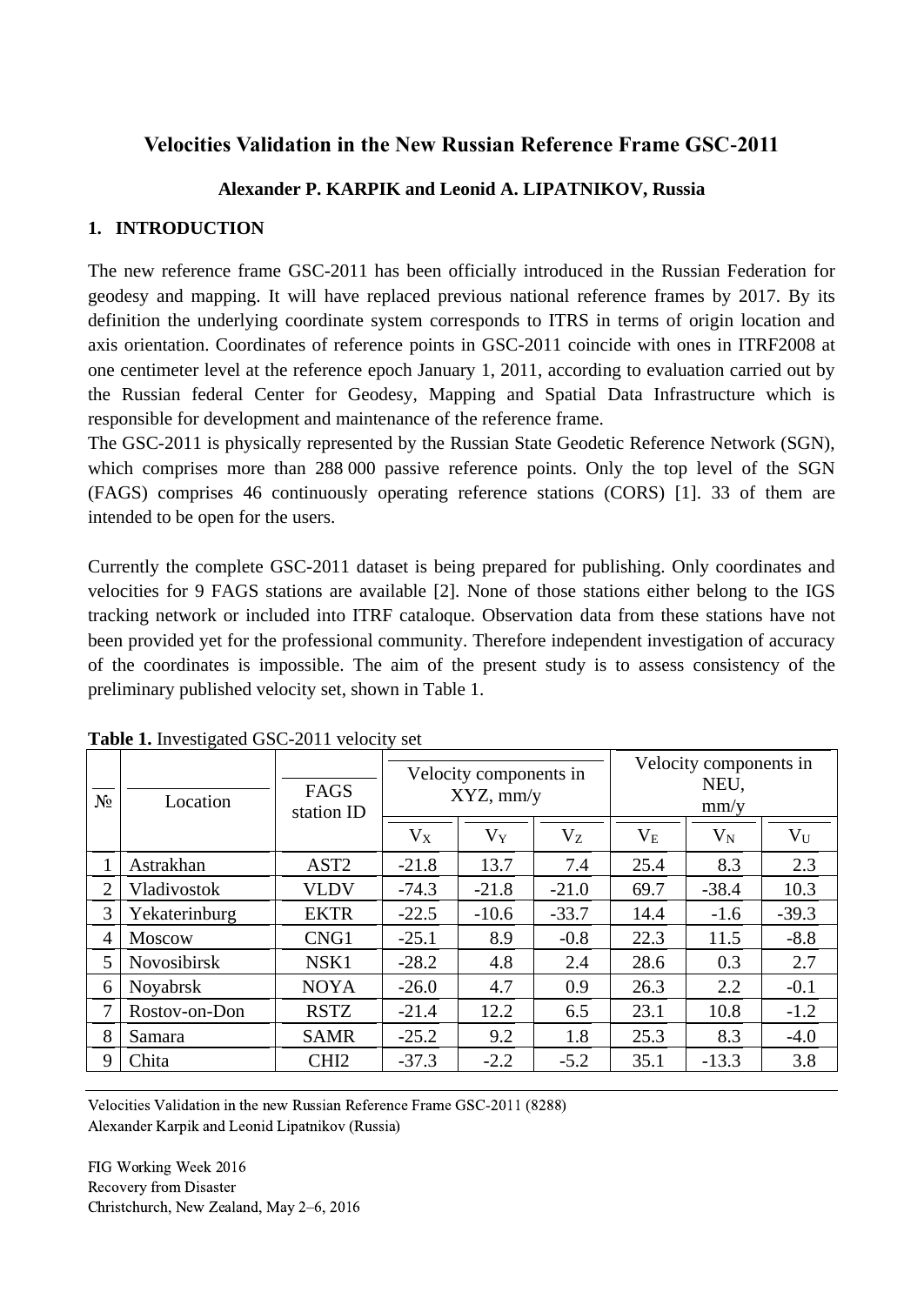In Table 1 and further velocity components in East (E), North (N) and Up (U) directions are calculated on sphere.

## **2. VELOCITY VALIDATION**

#### **2.1 GSC-2011 versus plate motion models**

As a first step GSC-2011 velocities were compared with the velocities calculated using tectonic plate motion models implemented in UNAVCO Plate Motion Calculator [3]. The results are presented in Table 2.

|                                  | Absolute value of horizontal velocity difference (GSC-2011 - model),<br>mm/y |                              |      |                           |                 |                 |                 |             |                 |
|----------------------------------|------------------------------------------------------------------------------|------------------------------|------|---------------------------|-----------------|-----------------|-----------------|-------------|-----------------|
| Model                            | <b>AST</b><br>$\overline{2}$                                                 | <b>CHI</b><br>$\overline{2}$ | CNG1 | <b>EKT</b><br>$\mathbf R$ | <b>NOY</b><br>A | <b>NSK</b><br>1 | <b>RST</b><br>Z | <b>SAMR</b> | <b>VLD</b><br>V |
| <b>GEODVEL 2010</b>              | 0.6                                                                          | 11.5                         | 1.4  | 12.5                      | 2.4             | 3.0             | 2.0             | 1.0         | 53.1            |
| <b>APKIM2005-</b><br><b>DGFI</b> | 1.4                                                                          | 8.2                          | 0.6  | 13.7                      | 1.1             | 1.6             | 1.8             | 0.7         | 49.6            |
| APKIM2005-IGN                    | 2.0                                                                          | 9.5                          | 1.1  | 14.2                      | 0.9             | 1.3             | 2.1             | 1.3         | 50.6            |
| <b>CGPS 2004</b>                 | 1.0                                                                          | 9.6                          | 1.2  | 13.1                      | 1.7             | 2.1             | 2.3             | 0.5         | 50.3            |
| GSRM v1.2                        | 2.4                                                                          | 7.9                          | 2.1  | 14.7                      | 1.0             | 1.4             | 3.4             | 1.6         | 49.3            |
| APKIM2000.0                      | 0.7                                                                          | 11.2                         | 0.7  | 13.0                      | 1.8             | 2.1             | 1.7             | 0.4         | 52.5            |
| HS2-NUVEL1A                      | 2.8                                                                          | 14.0                         | 3.3  | 10.5                      | 5.3             | 6.3             | 3.2             | 3.5         | 55.8            |
| HS3-NUVEL1A                      | 2.7                                                                          | 13.7                         | 3.3  | 10.9                      | 5.2             | 6.1             | 3.3             | 3.4         | 55.4            |
| ITRF2000 (2002)                  | 0.9                                                                          | 11.0                         | 1.3  | 13.0                      | 1.8             | 2.2             | 2.2             | 0.6         | 52.4            |
| ITRF2000 (2001)                  | 0.6                                                                          | 11.4                         | 1.4  | 12.6                      | 2.3             | 2.8             | 2.0             | 0.9         | 53.0            |
| MORVEL 2010                      | 2.3                                                                          | 10.4                         | 2.2  | 10.4                      | 4.4             | 5.6             | 1.8             | 2.8         | 51.5            |
| <b>NUVEL 1</b>                   | 2.7                                                                          | 13.1                         | 3.3  | 11.5                      | 4.9             | 5.9             | 3.5             | 3.3         | 54.8            |
| <b>NUVEL 1A</b>                  | 2.8                                                                          | 13.7                         | 3.3  | 10.9                      | 5.2             | 6.1             | 3.3             | 3.4         | 55.4            |
| <b>REVEL 2000</b>                | 1.2                                                                          | 10.2                         | 2.0  | 12.5                      | 2.5             | 2.9             | 2.7             | 1.4         | 50.4            |
| Average                          | 1.7                                                                          | 11.1                         | 1.9  | 12.4                      | 2.9             | 3.5             | 2.5             | 1.8         | 52.4            |
| <b>Standard deviation</b>        | 0.9                                                                          | 2.0                          | 1.0  | 1.4                       | 1.7             | 2.0             | 0.7             | 1.2         | 2.3             |

**Table 2.** Differences between GSC-2011 and modelled velocity values

Horizontal velocities of six points (AST2, CNG1, NOYZ, NSK1, RSTZ and SAMR) show good agreement with available plate motion models – nearly at the level of discrepancies between different models. Horizontal velocities of EKTR (Yekaterinburg), CHI2 (Chita) deviate from modelling results significantly. An outlier is detected for VLDV station (Vladivostok).

Velocities Validation in the new Russian Reference Frame GSC-2011 (8288) Alexander Karpik and Leonid Lipatnikov (Russia)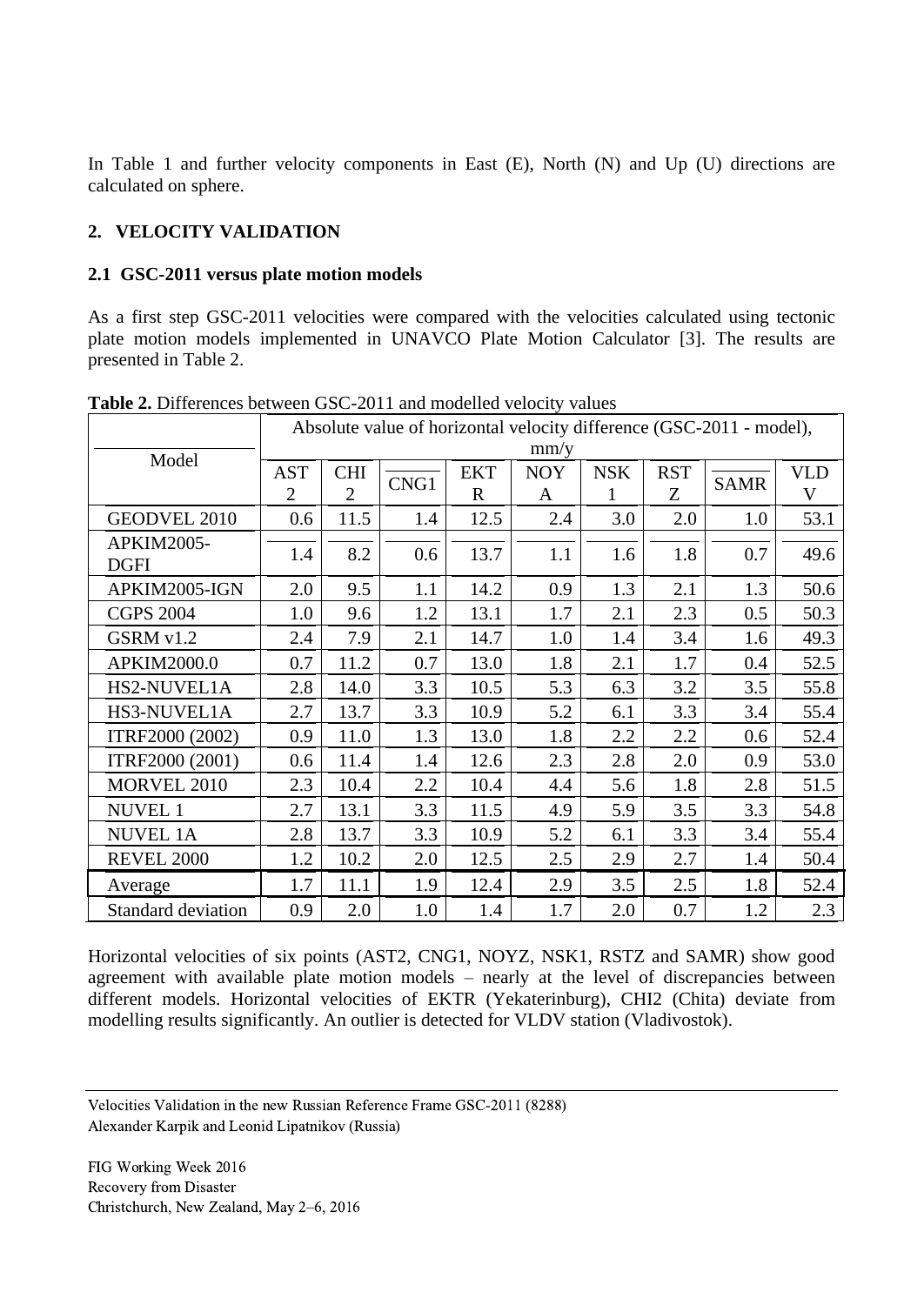#### **2.2 GSC2011 versus ITRF2008**

At the second step the GSC-2011 velocities were compared to the ITRF2008 in order to validate vertical velocity components and to substantiate result obtained at the first step. None of the investigated stations either belong to the International GNSS Service (IGS) tracking network or included into ITRF cataloque. Therefore, ITRF2008 velocities [4] of the closest IGS stations were used for comparison at the reference epoch of January 1, 2011.

The density of IGS stations in North Eurasia is very low. In some cases distance between the investigated point and the reference point was greater than 2000 km. Also some points were located on the borders of different tectonic plates. Thus the applied approach was not rigorous but in the particular case it was useful. Results of comparison are provided in Table 3.

|                | GSC-2011         | <b>ITRF2008</b> |              |      | Velocity difference |                     |                    | Speed       |
|----------------|------------------|-----------------|--------------|------|---------------------|---------------------|--------------------|-------------|
| Region         |                  |                 |              |      |                     | GSC-2011 - ITRF2008 |                    | difference, |
|                | Point ID         | Reference       | Solution     | km   | $\Delta V_{E}$      | $\Delta V_N$ ,      | $\Delta V_{\rm U}$ | mm/y        |
|                |                  | point ID        | number       |      | mm/y                | mm/y                | mm/y               |             |
|                |                  | <b>POLV</b>     | $\mathbf{1}$ | 1901 | 0.7                 | $-1.8$              | $-1.1$             | 2.2         |
|                |                  | <b>KHAR</b>     | $\mathbf{1}$ | 1777 | $-0.4$              | $-0.9$              | $-0.3$             | 1.0         |
|                | <b>RSTZ</b>      | <b>CRAO</b>     | $\mathbf{1}$ | 2305 | $-0.9$              | $-1.3$              | $-1.6$             | 2.2         |
|                |                  | <b>ZECK</b>     | $\mathbf{1}$ | 1972 | $-2.4$              | $-0.7$              | $-2.4$             | 3.5         |
|                |                  | <b>MIKL</b>     | $\mathbf{1}$ | 2226 | $-0.3$              | $-1.7$              | $-1.4$             | 2.2         |
|                |                  | <b>MDVJ</b>     | $\mathbf{1}$ | 26   | $-0.4$              | $-0.3$              | $-9.5$             | 9.5         |
|                | CNG1             | <b>MOBN</b>     | $\mathbf{1}$ | 102  | $-0.8$              | $-0.5$              | $-10.3$            | 10.3        |
|                |                  | <b>ZWEN</b>     | $\mathbf{1}$ | 51   | $-0.7$              | $-0.9$              | $-6.7$             | 6.8         |
| Europe         |                  | <b>KHAR</b>     | $\mathbf{1}$ | 967  | 1.9                 | $-3.4$              | 3.1                | 5.0         |
|                | AST <sub>2</sub> | <b>ARTU</b>     | $\mathbf{1}$ | 1336 | 0.4                 | 2.0                 | 1.4                | 2.5         |
|                |                  | <b>ZWEN</b>     | $\mathbf{1}$ | 1305 | $2.4\,$             | $-4.1$              | 4.4                | 6.5         |
|                |                  | <b>ZECK</b>     | $\mathbf{1}$ | 583  | $-0.1$              | $-3.2$              | 1.1                | 3.4         |
|                | <b>SAMR</b>      | <b>KHAR</b>     | $\mathbf{1}$ | 1030 | 1.8                 | $-3.4$              | $-3.2$             | 5.0         |
|                |                  | <b>ARTU</b>     | $\mathbf{1}$ | 642  | 0.3                 | 2.0                 | $-4.9$             | 5.3         |
|                |                  | <b>ZWEN</b>     | 1            | 914  | 2.3                 | $-4.1$              | $-1.9$             | 5.0         |
|                |                  | <b>ZECK</b>     | $\mathbf{1}$ | 1226 | $-0.2$              | $-3.2$              | $-5.2$             | 6.1         |
|                | NSK1             | <b>NVSK</b>     | $\mathbf{1}$ | 25   | 1.5                 | 1.4                 | 1.2                | 2.4         |
|                |                  | <b>ARTU</b>     | $\mathbf{1}$ | 1202 | 1.3                 | $-4.1$              | $-1.0$             | 4.4         |
| Ural           | <b>NOYA</b>      | <b>NVSK</b>     | $\mathbf{1}$ | 1029 | $-0.7$              | 3.2                 | $-1.6$             | 3.7         |
| and<br>Siberia |                  | <b>NRIL</b>     | $\mathbf{1}$ | 896  | 4.3                 | 4.2                 | $-1.7$             | 6.2         |
|                |                  | <b>IRKT</b>     | $\mathbf{1}$ | 627  | 10.0                | $-6.6$              | 3.4                | 12.4        |
|                | CHI <sub>2</sub> | <b>ULAB</b>     | $\mathbf{1}$ | 656  | 7.1                 | $-4.8$              | 2.9                | 9.0         |

**Table 3.** Velocity difference of the closest reference points in GSC-2011 and ITRF2008

Velocities Validation in the new Russian Reference Frame GSC-2011 (8288) Alexander Karpik and Leonid Lipatnikov (Russia)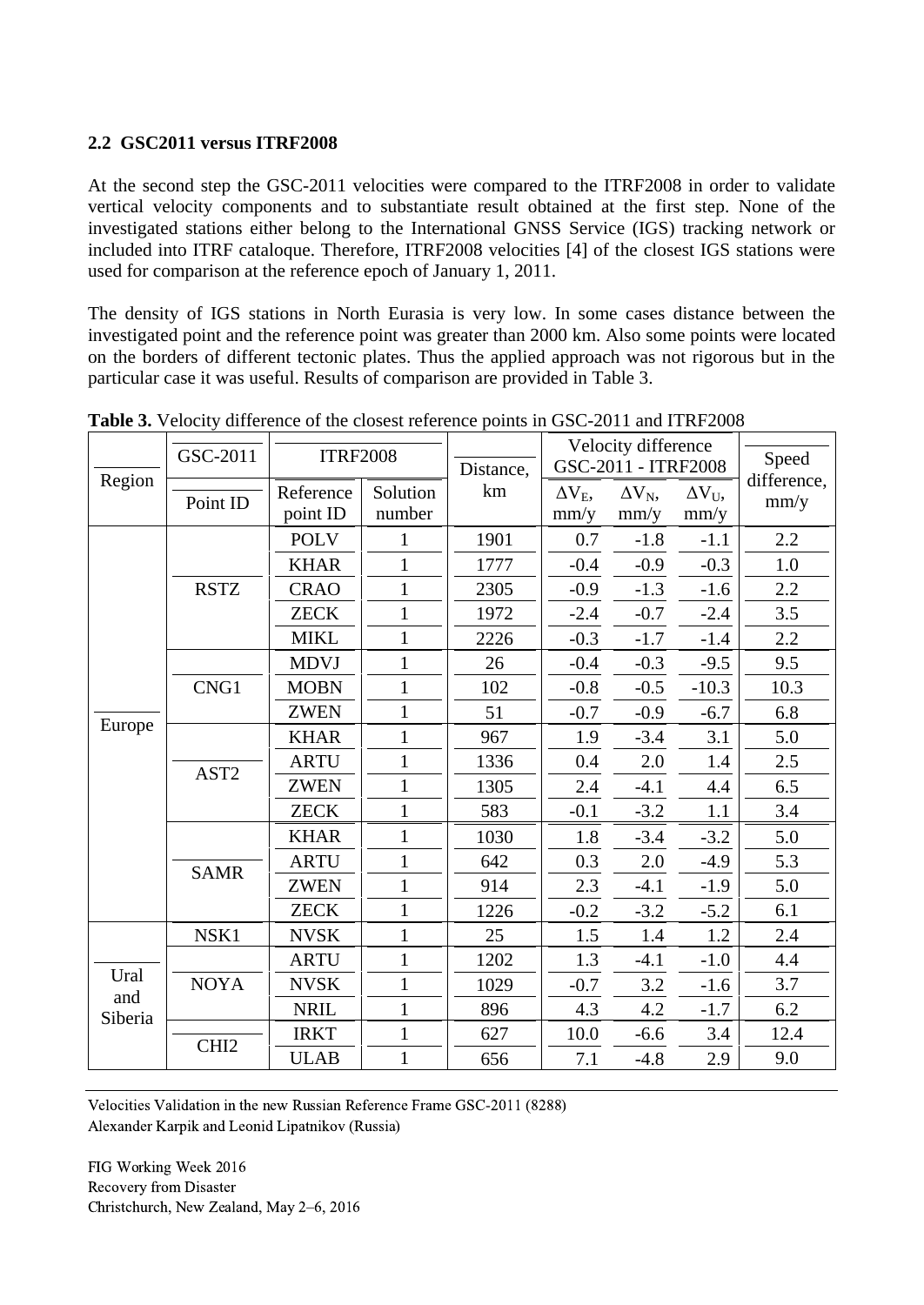|          | <b>EKTR</b> | <b>ARTU</b>      | 139  | $-10.6$ | $-7.8$  | $-40.2$ | 42.3 |
|----------|-------------|------------------|------|---------|---------|---------|------|
| Far East | <b>VLDV</b> | <b>KHAJ</b>      | 614  | 47.4    | $-24.6$ | 9.1     | 54.2 |
|          |             | <b>YSSK</b>      | 920  | 57.3    | $-25.6$ | 9.2     | 63.4 |
|          |             | <b>DAEJ</b>      | 875  | 43.0    | $-25.9$ | 9.0     | 51.0 |
|          |             | <b>ULAB</b>      | 2006 | 41.7    | $-29.9$ | 9.3     | 52.2 |
|          |             | STK <sub>2</sub> | 780  | 56.3    | $-23.3$ | 12.8    | 62.2 |

Deviations of GSC-2011 velocity from ITRF2008 velocities of the closest stations have been averaged and compared to average deviation from modelled velocities. Results are provided in Table 4.

| <b>Station</b>   | Average horizontal velocity difference<br>absolute value, mm/y | Average difference<br>of vertical velocity |                                |
|------------------|----------------------------------------------------------------|--------------------------------------------|--------------------------------|
|                  | GSC-2011 vs.<br>models                                         | GSC-2011 vs.<br><b>ITRF2008</b>            | GSC-2011 vs.<br>ITRF2008, mm/y |
| <b>RSTZ</b>      | 2.0                                                            | 1.4                                        | $-1.3$                         |
| CNG1             | 1.6                                                            | 0.8                                        | $-8.8$                         |
| AST <sub>2</sub> | 0.8                                                            | 2.5                                        | 2.5                            |
| <b>SAMR</b>      | 1.3                                                            | 2.4                                        | $-3.8$                         |
| NSK1             | 3.4                                                            | 2.0                                        | 1.2                            |
| <b>NOYA</b>      | 2.7                                                            | 2.0                                        | $-1.4$                         |
| CHI <sub>2</sub> | 10.9                                                           | 10.3                                       | 3.1                            |
| <b>EKTR</b>      | 12.3                                                           | 13.2                                       | $-40.2$                        |
| VLDV             | 52.4                                                           | 55.5                                       | 9.9                            |

**Table 4.** Generalized results of the first and the second steps

Comparing values in the second and the third column of Table 4 one can see that the results obtained using plate motion models and ITRF2008 horizontal velocities are mostly at 1 mm/year level of agreement (nearly 3 mm/year for VLDV station). Therefore, it can be assumed that the result of vertical velocity components comparison in the last column of Table 4 is also trustworthy.

The second step have confirmed the detected deviation of GSC-2011 horizontal velocities for VLDV, EKTR, CHI2 stations and also have shown significant deviations in vertical components for stations VLDV, EKTR, CNG1.

Velocities Validation in the new Russian Reference Frame GSC-2011 (8288) Alexander Karpik and Leonid Lipatnikov (Russia)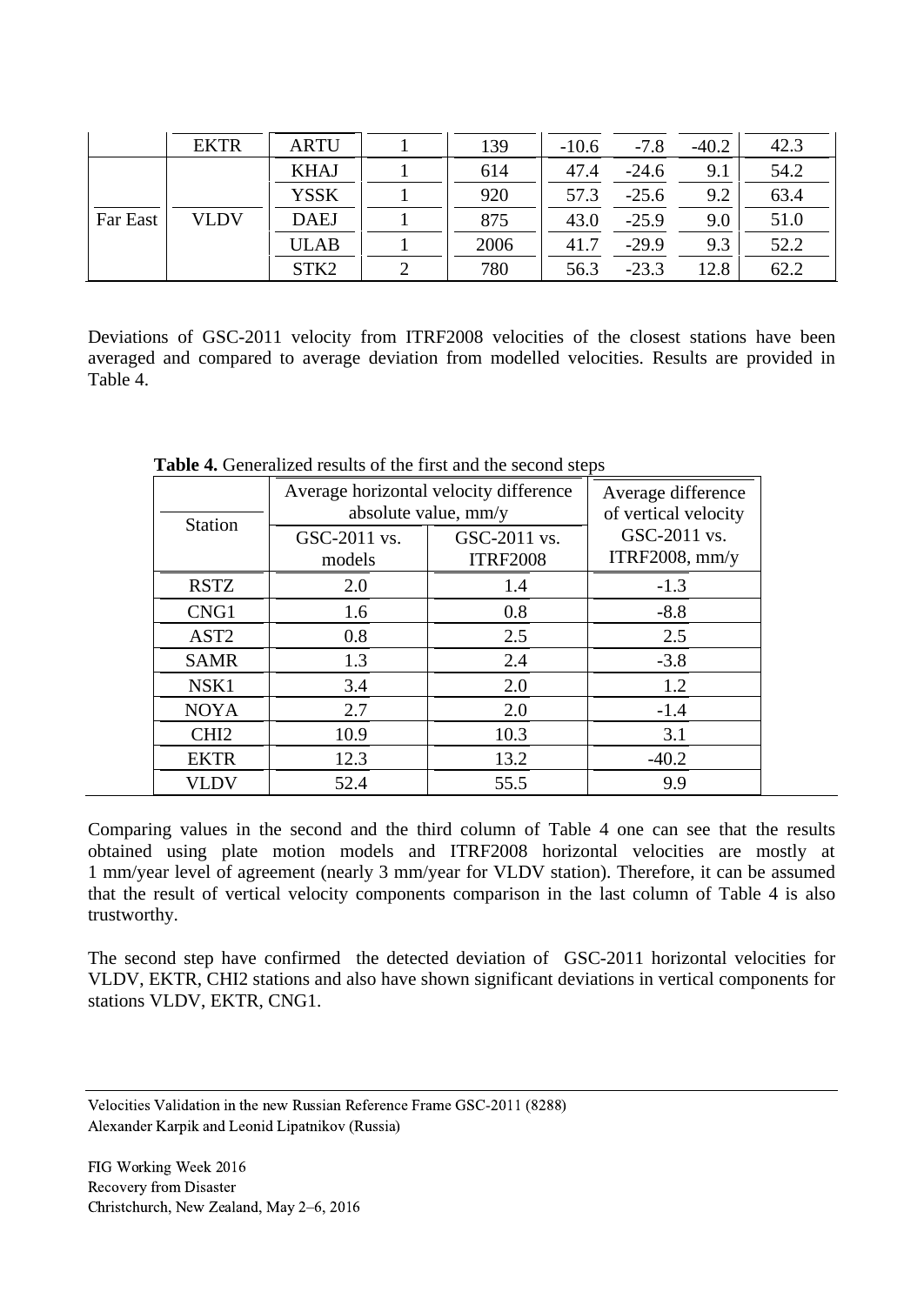For the station CNG1 the apparent difference in vertical velocity of 1 cm/year is presumably caused by local effects, because the three ITRF2008 reference points located nearby show no significant vertical movement.

#### **2.3 GSC2011 versus PPP estimates for local stations**

At the previous steps significant deviations of velocity were detected for VLDV, EKTR and CHI2 stations. Local CORS data were used to estimate ground point velocity in the vicinity of stations VLDV and EKTR. Two stations of SmartNet Russia [5] were involved: VLAD (Vladivostok) and EKAT (Yekaterinburg) located nearby VLDV and EKTR (37 km and 4 km respectively). Coordinates were estimated using 17 daily GPS and GLONASS observation files for each station on a time span of nearly 6 months using Precise Point Positioning online service PPP-CSRS [6]. Velocities and their standard deviations were estimated using linear regression. Estimates are compared to previously obtained results in Tables 5 and 6.

According to numbers in Table 5 one can assume that the vertical and horizontal velocity deviations from GEODVEL 2010 model and ITRF2008-derived values are caused by local geodynamical process which affects both EKAT and EKTR stations. It apparently does not influence the velocity of ARTU station, located more than 130 km away from EKAT and EKTR.

|                |                        | Velocity, mm/y    |                   |                     |  |  |
|----------------|------------------------|-------------------|-------------------|---------------------|--|--|
| <b>Station</b> | Source                 | $\rm V_E$         |                   |                     |  |  |
| <b>EKAT</b>    | PPP solution           | $16 \pm 5 (95\%)$ | $12 \pm 6 (95\%)$ | $-55 \pm 18 (95\%)$ |  |  |
| <b>EKTR</b>    | GSC-2011               | 14                | -7                | $-39$               |  |  |
| <b>EKTR</b>    | <b>GEODVEL</b><br>2010 | 25                |                   |                     |  |  |
| <b>ARTU</b>    | <b>ITRF2008</b>        |                   |                   |                     |  |  |

**Table 5.** Velocity of stations in the vicinity of Yekaterinburg

**Table 6.** Velocity of stations in the vicinity of Vladivostok

|                                              |                        | Velocity, mm/y   |                 |                       |  |  |  |
|----------------------------------------------|------------------------|------------------|-----------------|-----------------------|--|--|--|
| <b>Station</b>                               | Source                 | $\rm V_E$        | $\rm V_N$       | $\rm V_{II}$          |  |  |  |
| <b>VLAD</b>                                  | PPP solution           | $21 \pm 7(95\%)$ | $2 \pm 6(95\%)$ | $-35 \pm 15$<br>(95%) |  |  |  |
| <b>VLDV</b>                                  | GSC-2011               | 70               | $-38$           | 10                    |  |  |  |
| <b>VLDV</b>                                  | <b>GEODVEL</b><br>2010 | 23               | $-13$           |                       |  |  |  |
| Average (KHAJ,<br>YSSK,<br>DAEJ, ULAB, STK2) | <b>ITRF2008</b>        | 21               | $-13$           | O                     |  |  |  |

Velocities Validation in the new Russian Reference Frame GSC-2011 (8288) Alexander Karpik and Leonid Lipatnikov (Russia)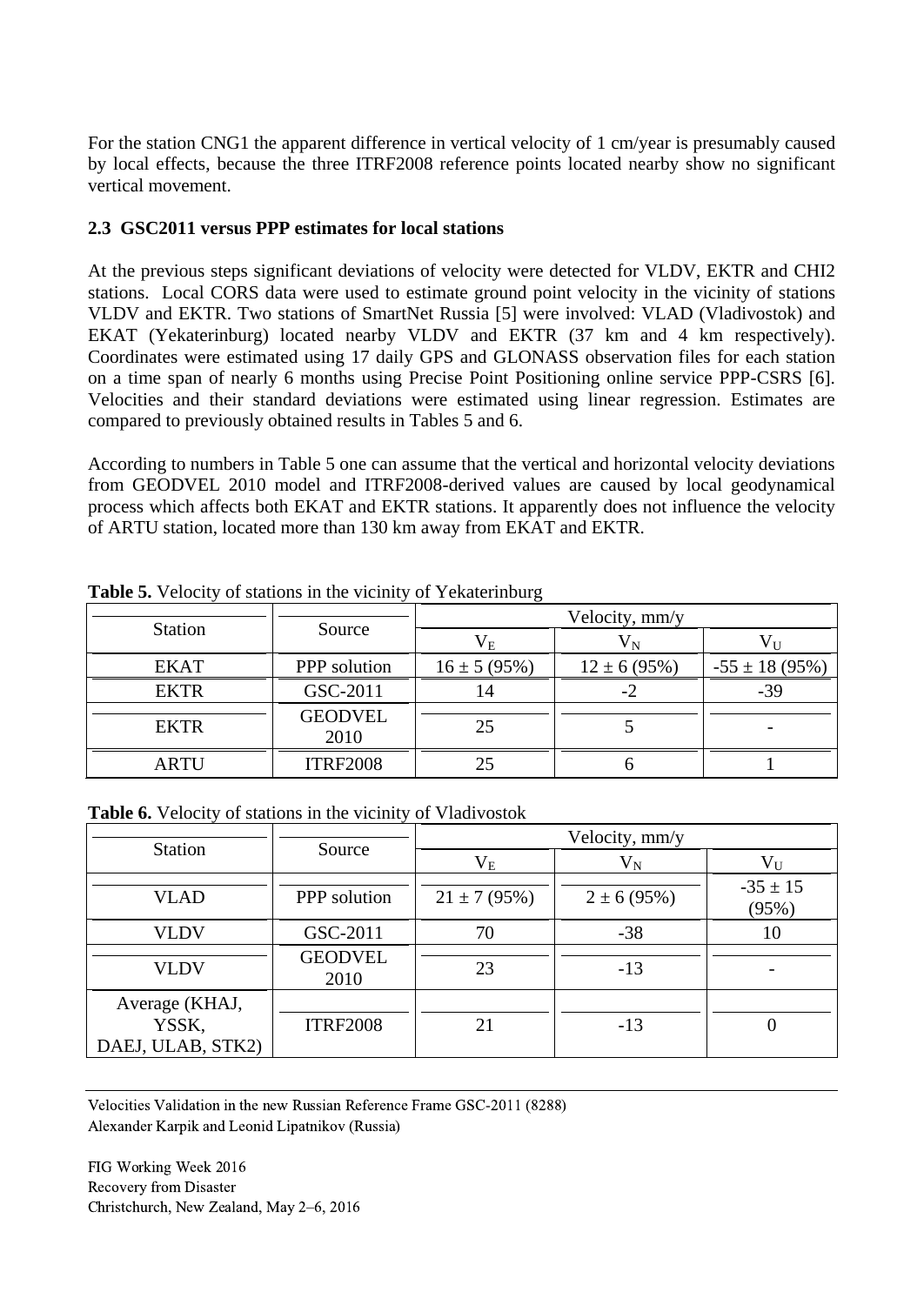Results obtained for VLDV station are insufficient to make a reliable assumption about the reason of significant velocity deviation in GSC-2011 dataset.

### **3. CONCLUSIONS**

The present study has been carried out to assess quality and reliability of the published GSC-2011 dataset. It has been shown that for 5 of 9 points' velocities in GSC-2011 are consistent with ITRF2008 velocity field and with available tectonic plate motion models [3]. Presumably models such as GEODVEL 2010 [7] can be used directly with GSC-2011 in European part of Russia.

Significant velocity inconsistencies have been detected for stations CNG1, EKTR, VLDV, CHI2. The largest apparent deviation is for VLDV station (more than 5 cm/year). A thorough investigation of GSC-2011 quality using complete observation data is necessary.

#### **4. AKNOWLEDGEMENT**

The study is funded by the Russian Scientific Fund (project 14-27-00068) and carried out by the Siberian State University of Geosystems and Technology.

#### **REFERENCES**

1. V. P. Gorobets, G. N. Yefimov, I. A. Stolyarov *Experience of the Russian Federation in establishment of National Coordinate System 2011*. Vestnik SGUGiT, Issue 2(30), pp. 24–37, 2015 (in Russian).

2. *List of coordinates and velocities of FAGS. Department of geodetic research*  <http://geod.ru/data/fags/>

3. *UNAVCO Plate Motion Calculator* [http://www.unavco.org/software/geodetic-utilities/plate](http://www.unavco.org/software/geodetic-utilities/plate-motion-calculator/plate-motion-calculator.html)[motion-calculator/plate-motion-calculator.html](http://www.unavco.org/software/geodetic-utilities/plate-motion-calculator/plate-motion-calculator.html)

- 4. *The International Terrestrial Reference Frame (ITRF)* <http://itrf.ensg.ign.fr/>
- 5. *SmartNet Russia* [http://smartnet-ru.com/index.htm.](http://smartnet-ru.com/index.htm)
- 6. *Natural Resources Canada. Precise Point Positioning*
- <http://webapp.geod.nrcan.gc.ca/geod/tools-outils/ppp.php>
- 7. D. F. Argus, R. G. Gordon, M. B. Heflin, C. Ma, R. J. Eanes, P. Willis, W. R. Peltier,

S. E. Owen *The angular velocities of the plates and the velocity of Earth's centre from space geodesy.* Geophys. J. Int., Vol. 180, Issue 3, pp. 913–960, 2010.

Velocities Validation in the new Russian Reference Frame GSC-2011 (8288) Alexander Karpik and Leonid Lipatnikov (Russia)